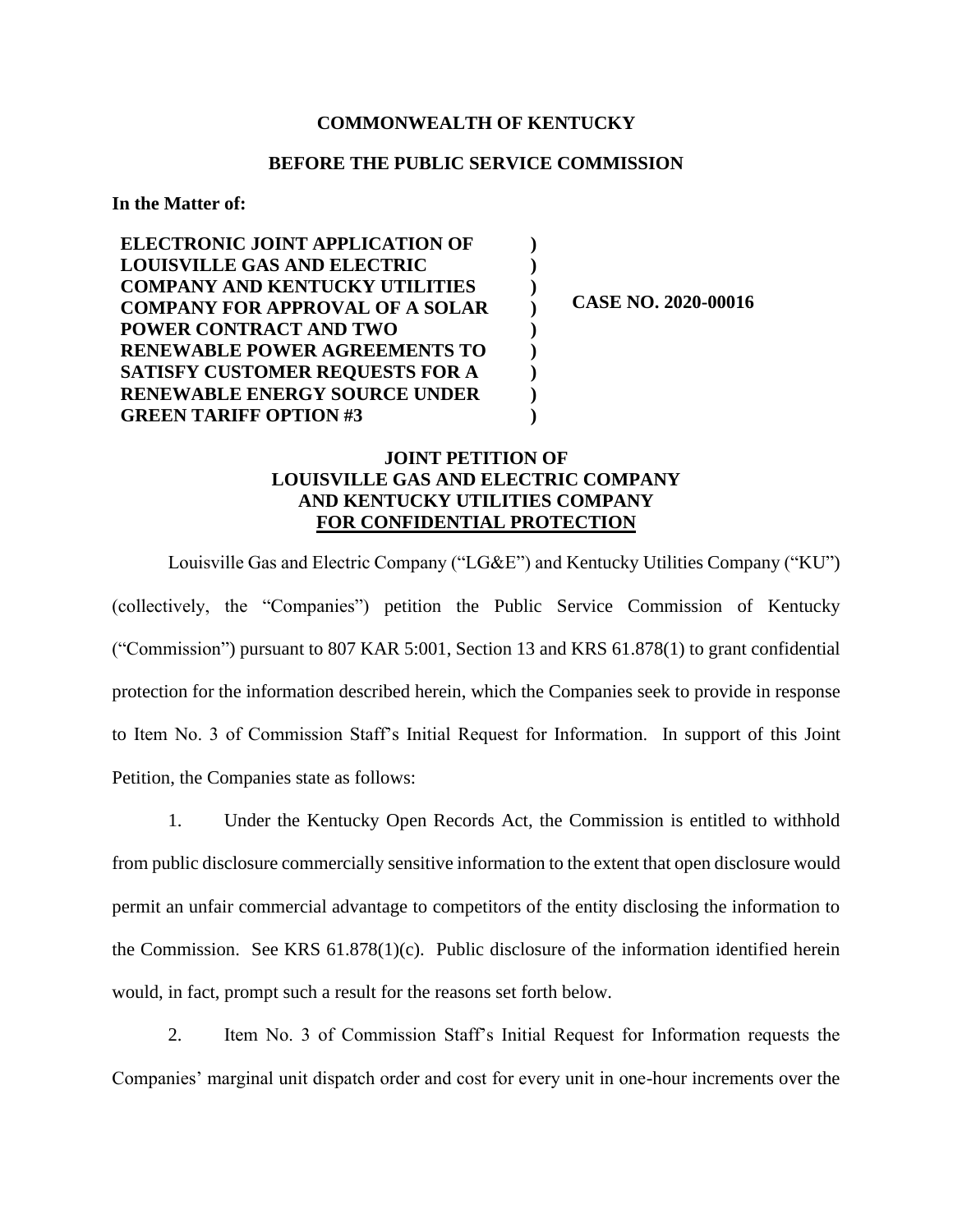past two years. In response, the Companies are providing an Excel spreadsheet listing the energy cost for each hour of 2018 and 2019 for each of the Companies' thermal generating units. The energy costs detailed in the listing include fuel and variable operating costs. The highlighted portions of the Excel spreadsheet containing incremental costs should be afforded confidential protection. Public disclosure of such cost information will place the Companies at a considerable disadvantage when negotiating future contracts and could disadvantage them in the wholesale energy market because power production data is an important component of energy pricing. The public disclosure of this information will provide insight into the Companies' cost of producing power and indicate the prices at which the Companies are willing to sell and purchase power. Public access to this information would impact the Companies' ability to negotiate with prospective contractors and vendors, and could harm the Companies' competitive position in the wholesale power market. All such commercial harms would ultimately harm the Companies' customers, who would have to pay higher rates if the disclosed information resulted in higher production prices.

3. The incremental cost information highlighted in the Excel spreadsheet is based on information that the Companies' personnel developed internally and is not on file with any public agency or available from any commercial or other source outside the Companies. Such information is distributed within the Companies only to those employees who must have access for business reasons.

4. The information for which the Companies are seeking confidential treatment is not known outside of the Companies and its counsel. It is not disseminated within LG&E and KU except to those employees with a legitimate business need to know and act upon the information, and is generally recognized as confidential and proprietary information in the energy industry.

2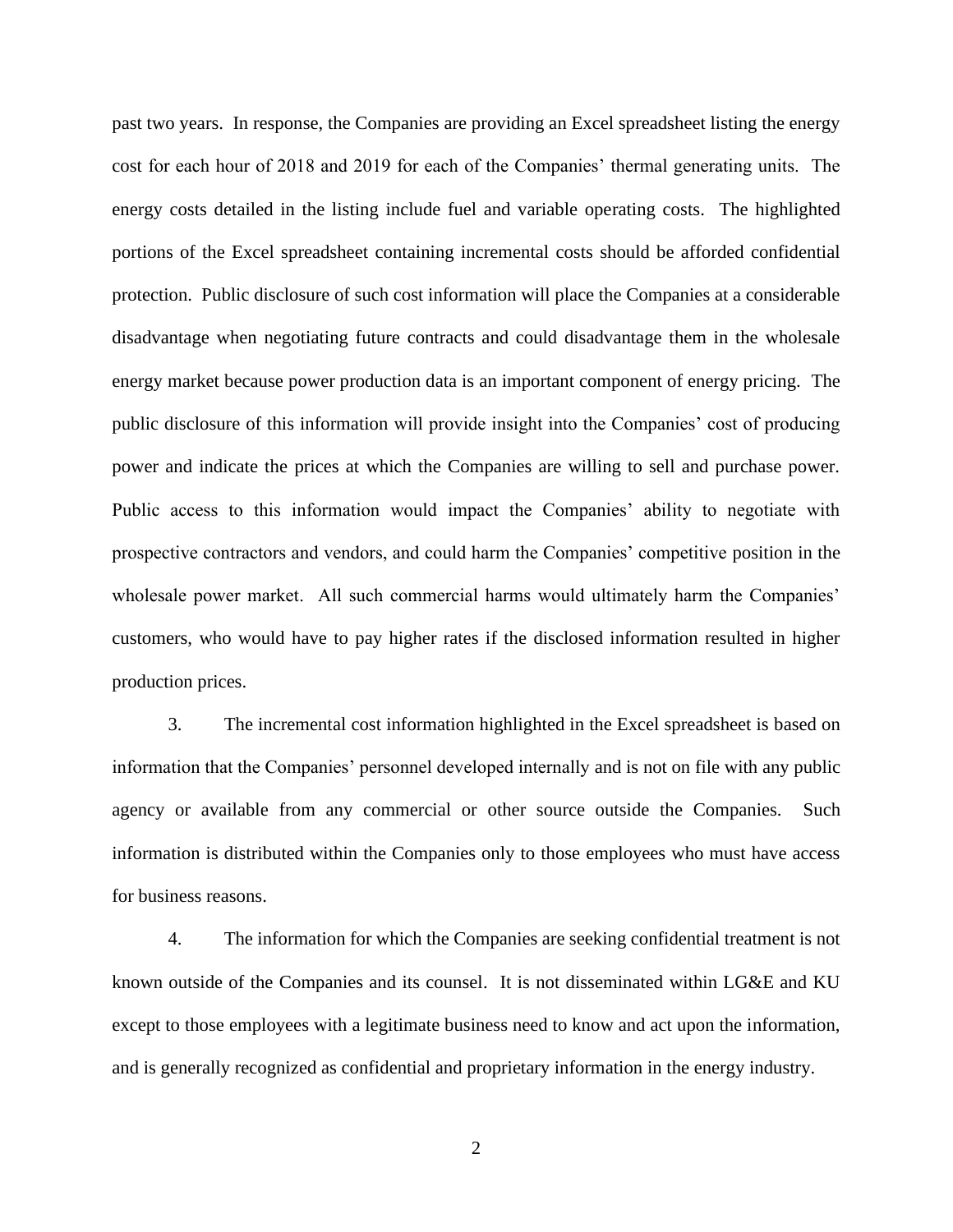5. The Companies will disclose the confidential information, pursuant to a confidentiality agreement, to intervenors with a legitimate interest in this information and as required by the Commission.

6. If the Commission disagrees with this request for confidential protection, it must hold an evidentiary hearing (a) to protect the Companies' due process rights and (b) to supply the Commission with a complete record to enable it to reach a decision with regard to this matter. Utility Regulatory Commission v. Kentucky Water Service Company, Inc., Ky. App., 642 S.W.2d 591, 592-94 (1982).

7. Because of the size of the Excel file, LG&E and KU are requesting a deviation from the rule in 807 KAR 5:001, Section 8(3) that provides the filing party must file one copy in paper medium with the Commission. The Companies are requesting permission to instead file with the Commission on a portable electronic storage medium the Excel spreadsheet. That Excel spreadsheet identifies by highlighting that all the information is considered confidential.

8. LG&E and KU request that the information be kept confidential for at least five years from the date of this filing as that is the amount of time necessary before the confidential information becomes dated to the point that the need for protection no longer exists.

3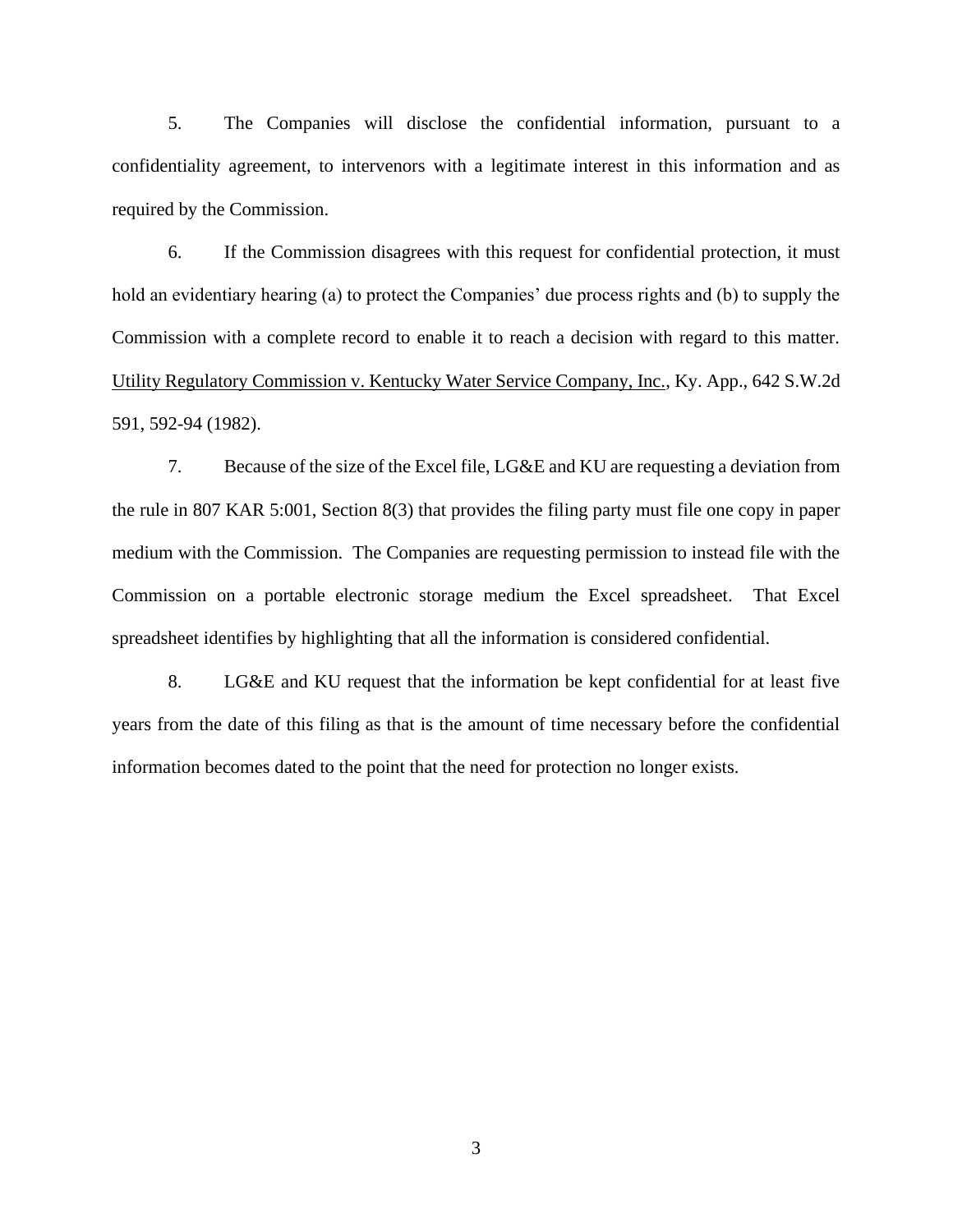**WHEREFORE,** Louisville Gas and Electric Company and Kentucky Utilities Company respectfully request that the Commission grant confidential protection for the information described herein.

Dated: February 5, 2020 Respectfully submitted,

Rier

Kendrick R. Riggs Stoll Keenon Ogden PLLC 500 West Jefferson Street, Suite 2000 Louisville, Kentucky 40202 Telephone: (502) 333-6000 Fax: (502) 333-6099 kendrick.riggs@skofirm.com

Allyson K. Sturgeon Managing Senior Counsel Regulatory and Transactions Sara V. Judd Senior Corporate Attorney LG&E and KU Services Company 220 West Main Street Louisville, Kentucky 40202 Telephone: (502) 627-2088 Fax: (502) 627-3367 allyson.sturgeon@lge-ku.com sara.judd@lge-ku.com

*Counsel for Louisville Gas and Electric Company and Kentucky Utilities Company*